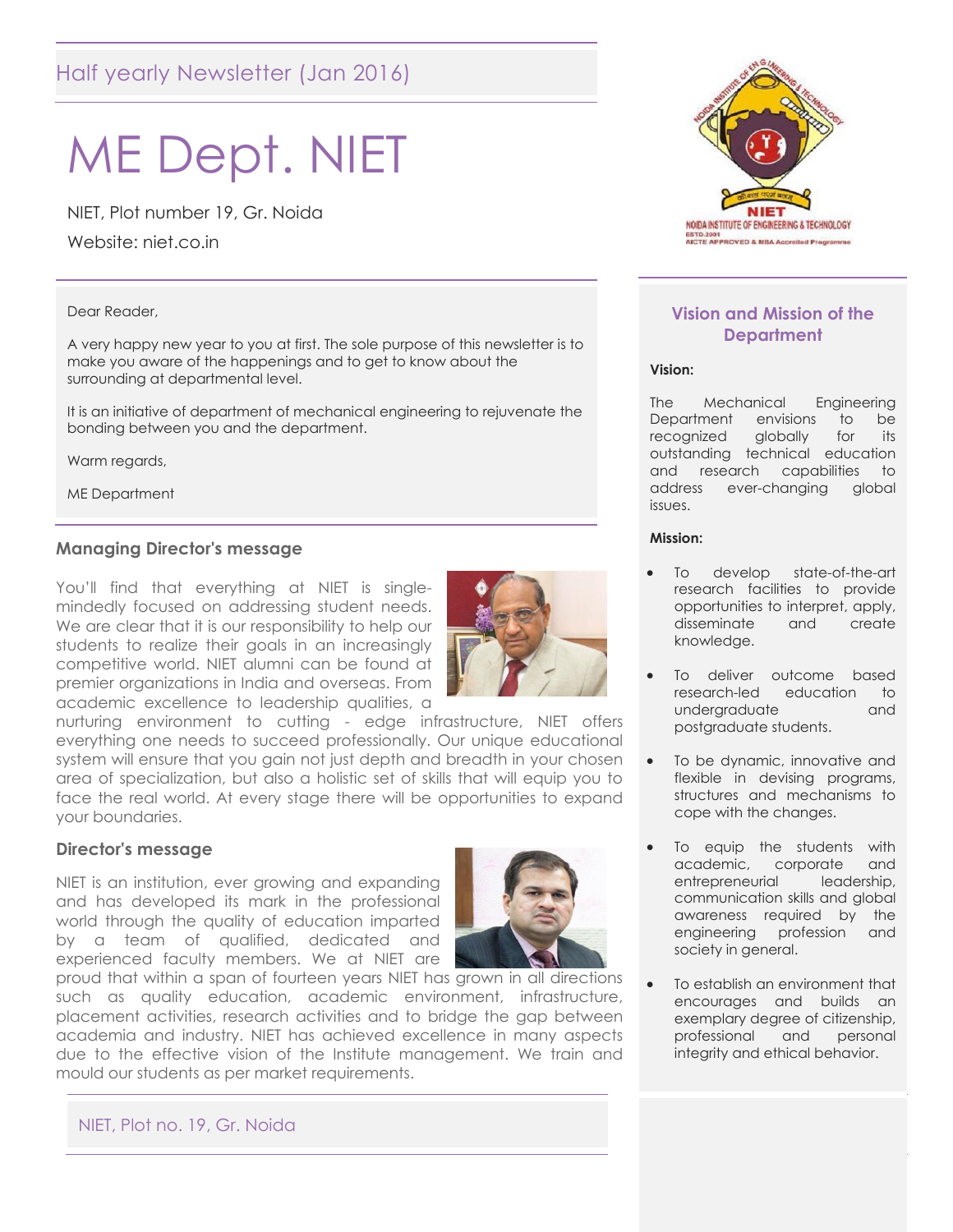#### **Compressed Air vehicle**

Students of mechanical engineering department built a compressed air propelled vehicle. Instead of powering the vehicle with regular fossil fuel they used the expansion of compressed air to power the engine.

## **FDP with CETPA Infotech**

Faculty development program was organized by Department of mechanical engineering at NIET Gr. Noida In accordance with CETPA Infotech Sponsored by Autodesk AutoCAD for the enhancement of design skills so as they can guide the students in a more efficient manner.

## **Entrepreneur Development Seminar**

Faculty members participated in Entrepreneur Development Seminar held at institute auditorium in the presence of Managing Director Dr. O.P. Agarwal, Director Prof. (Dr.) Ajay Kumar and HOD Mechanical Engg. Prof. P. Pachauri, organized on 23rd of August 2015.

## **Award for Publications in Journal**

On the eve of Founder's Day i.e.16th of December 2015 faculty members received awards for publication of their research papers in various reputed journals. Their work was appraised by Managing Director Dr. O.P. Agarwal, Director Prof. (Dr.) Ajay Kumar and HOD Mechanical Engg. Prof. P. Pachauri.

## **Guest Lecture**

Mr. Aditya Ghildyal (Vice President, Association of Greater Noida Industries), presented his views on "*Latest trends in Industrial Developments*" in the guest lecture organized by Department of Mechanical Engineering, NIET, Gr. Noida on 22nd of August 2015, for the enrichment of knowledge base of students and faculties.

## **Award to students**

Master Nikhil Pandey and Master Kumar Sagar, Academic toppers

from the current batch were awarded and appraised for their hard work by our M.D. Dr. O.P. Agarwal.







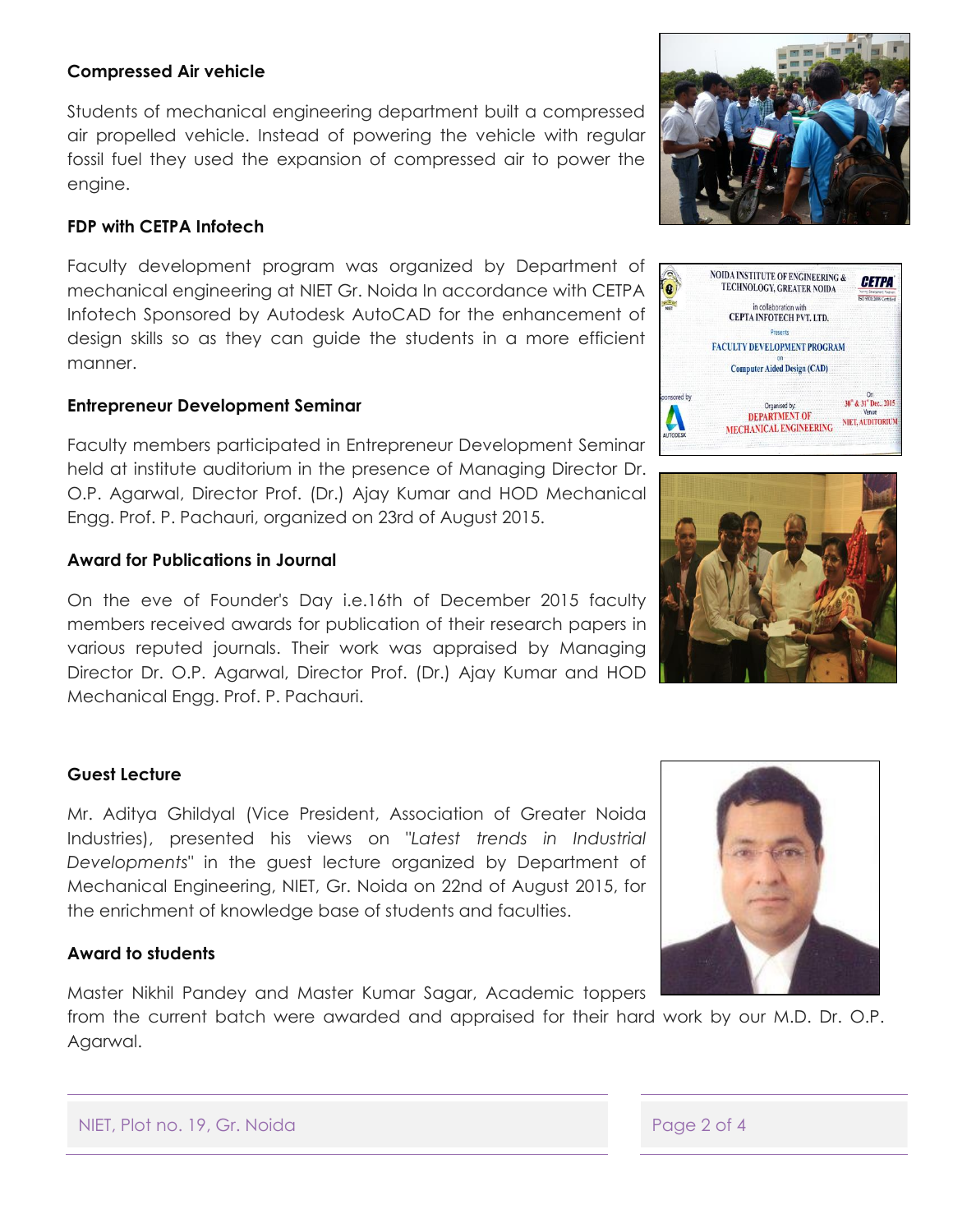# **More Important News**

#### **Skill development program…**

In the month of October 2015, 4 weeks skill development program was organized by Department of Mechanical Engineering, NIET, Gr. Noida on the following topics:

- Refrigeration maintenance
- Lathe machine maintenance
- IC engine maintenance
- Motor welding maintainance

#### **Industrial Visit……**

Industrial visit for the students of Mechanical Engineering Dept. was arranged to familiarize the students with industrial environment, dated:

- 31/10/15 Kadambari Auto
- 3/10/15 Arman machinery Gr. Noida

#### **Training Session….**

With the help of faculty members, sessions were organized for the benefit of the students to enrich their knowledge of CAD and CNC:

- 5/10/2015 4/11/2015 CAD Training session
- $\bullet$  20/10/2015 6/11/2015 CNC Training session

#### **And a Happy Note**

Since the placement season is up, there can't be any proud and happy moment for faculties and students of the Department when the student reaches the summit. So, here's a good news:

- 29 Students of MED 2015-16 got placed in TCS, wherein 20 of them are selected for AES.
- In another drive one student got placed in Hyundai.

## **Upcoming Events**

**27/2/2016** Alumni Meet **27/2/2016** PT Meet **22/3/2016** Guest lecture

# **Important Announcement**

- REGISTRATION OPEN for TCS GAMES upto 6<sup>th</sup> of Feb 2016
- Skill development program that was at stand still for a while is to be restarted in the current session.

# **In the Community**

#### **Placement drive**

Time to buckle for the next round of placements for the session.

#### **Sessional dates finalized**

Prepare for the sessionals as the dates for the same are finalized from 22nd of Feb 2016